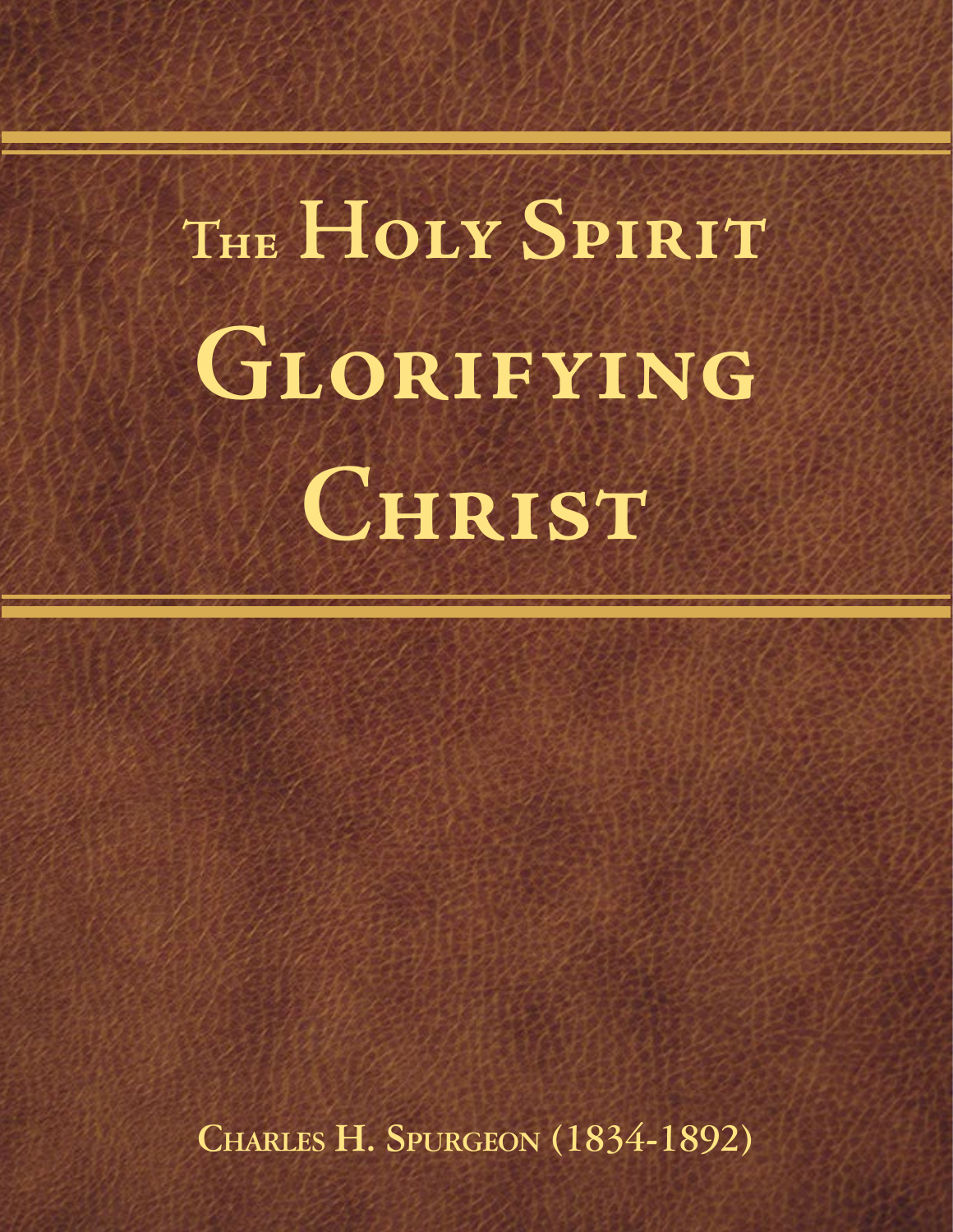## THE HOLY SPIRIT **GLORIFYING CHRIST**

## Contents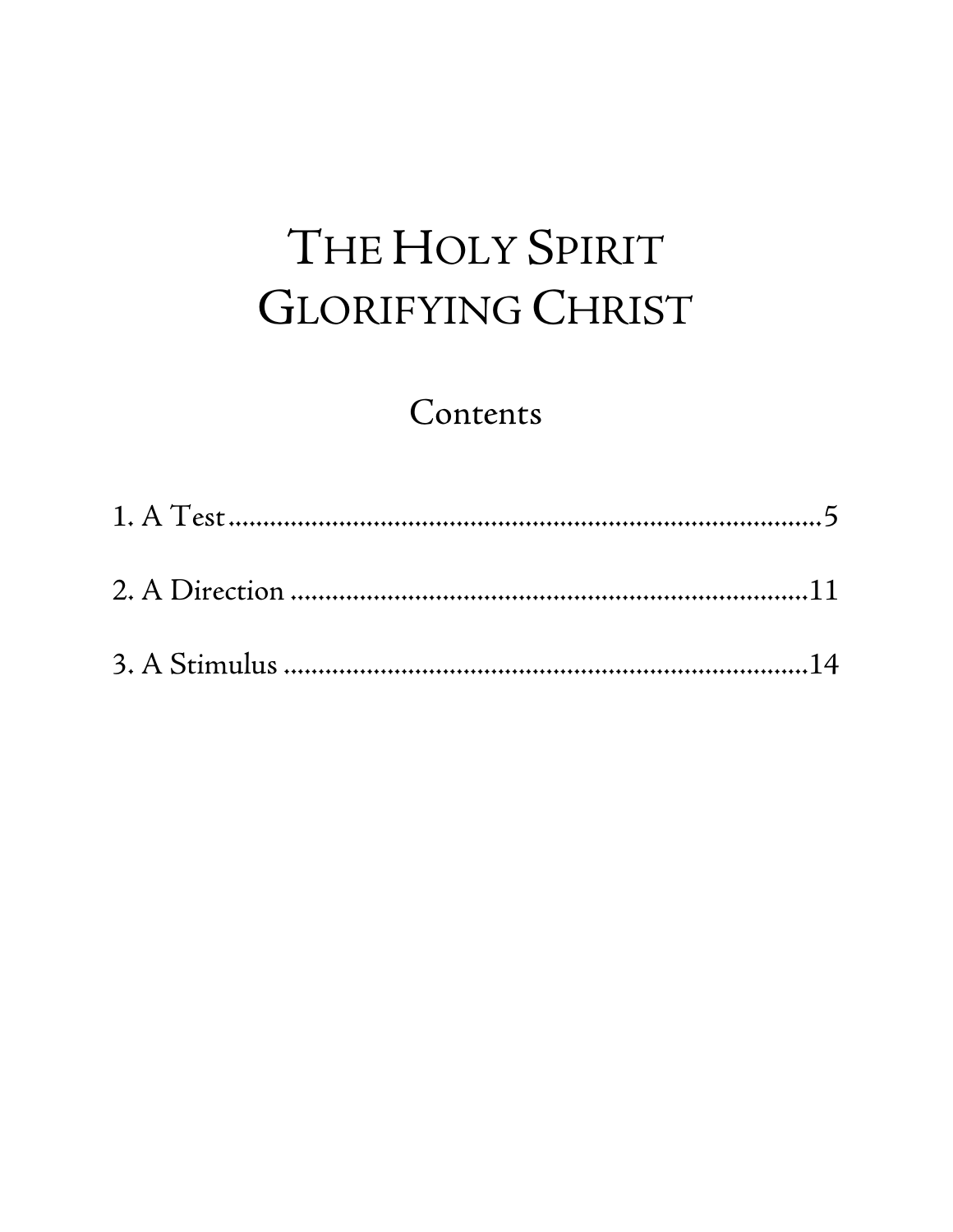Taken from *The Metropolitan Tabernacle Pulpit*, Vol. 8, No. 465. Delivered on August 17, 1862, at the Metropolitan Tabernacle, Newington.

© Copyright 2007 Chapel Library: annotations. Printed in the USA. Chapel Library does not necessarily agree with all the doctrinal positions of the authors it publishes. Permission is expressly granted to reproduce this material by any means, provided:

1) you do not charge beyond a nominal sum for cost of duplication

2) this copyright notice and all the text on this page are included.

**Worldwide**, please download material without charge from our website, or contact the international distributor as listed there for your country.

In **North America**, for additional copies of this booklet or other Christ-centered materials from prior centuries, please contact:

#### CHAPEL LIBRARY **2603 West Wright Street Pensacola, Florida 32505 USA**

*Phone: (850) 438-6666* • *Fax: (850) 438-0227 [chapel@mountzion.org](mailto:chapel@mountzion.org)* • *[www.ChapelLibrary.org](http://www.chapellibrary.org/)*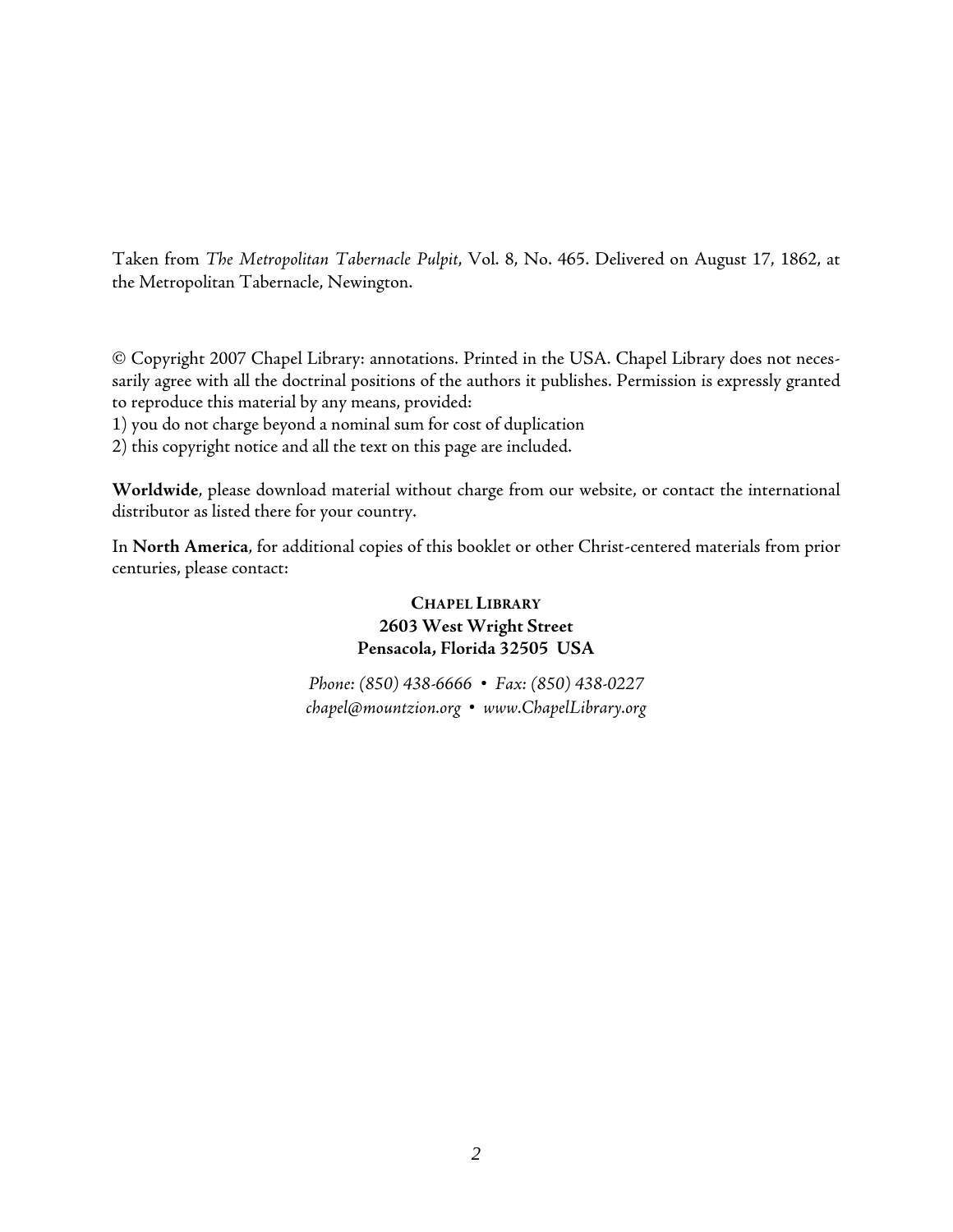## THE HOLY SPIRIT GLORIFYING **CHRIST**

*"He shall glorify me: for he shall receive of mine, and shall shew it unto you." —*John 16:14

We always need the Spirit of God in our preaching; but I think we more especially require His divine direction and instruction when the subject is *Himself*: for the Holy Spirit is so mysterious in His varied attributes and operations, that unless He Himself shall reveal Himself to us, and give us the words in which to speak of Him, we shall surely fail either to understand for ourselves, or to enlighten others. In *His* light we see light, but without Him we grope like blind men in the dark.

Certain sins against the Holy Ghost continually exist in a degree in the Christian church. *Unholiness of life* grieves the Holy Spirit. When Christian men walk not according to the gospel, when their conversation is not ordered according to the pattern of Christ, then the Holy Spirit Who hath no fellowship with unholiness, withdraweth Himself in a measure from the church. *Discord* too—strife among brethren, forgetfulness of the new commandment, that we love one another, grieveth the sacred Dove; for as His nature is peaceable, as His office is to be the peace-giver, so He tarrieth not where there is the din and noise of contending parties. So, also, when He perceiveth His saints to be diseased with *worldliness*—when we prefer the treasures of Egypt to the reproach of Christ; and seek rather the things which are seen, which are temporal, than the things which are not seen, which are eternal—then again is the Holy Ghost quenched, and departeth from our midst. Above all, *pride*, and that murmuring, rebellion, unbelief, obstinacy*,* and self-seeking which pride leads to—all this grieveth the Holy Ghost, for He dwelleth with those who are humble "and of a contrite spirit" (Isa 66:2). And where there is the voice of murmuring, where one man seeketh to lift himself above another, and all to exalt themselves above their despised Lord, the Holy Ghost hideth Himself and suffereth barrenness to take the place of plenty, and death to reign where once life triumphed. These are a few of the common and the constant infirmities of the church, by which the Holy Ghost is much hindered in those marvelous manifestations which otherwise would be common and usual in the midst of our Israel.

But there are two faults of the church which appear to me periodically to manifest themselves. The one is when men ascribe wrong things to the Holy Ghost, and make Him the author of human novelties and delusions. In seasons when the minds of good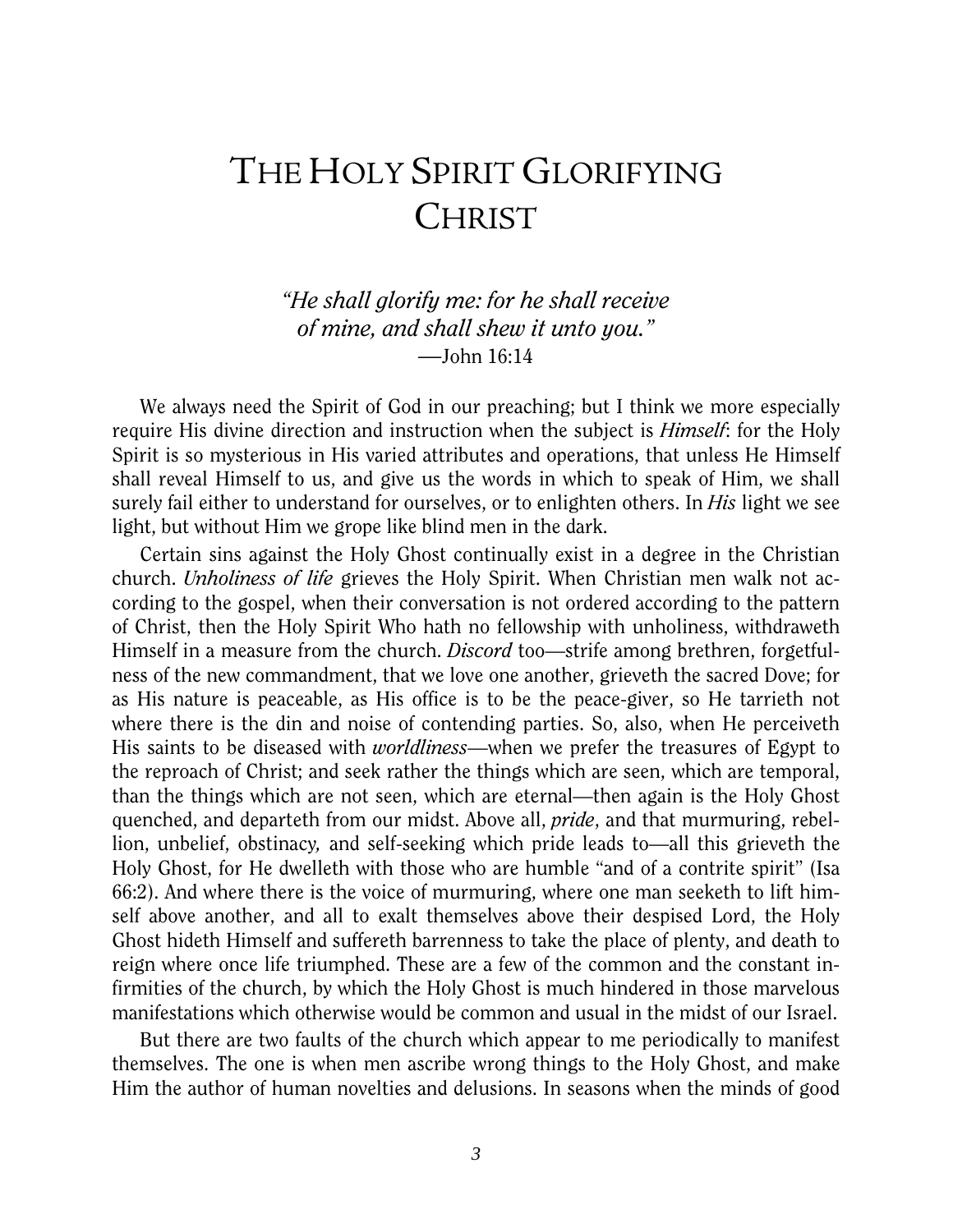men were anxiously alive to spiritual operations, certain weak-headed or designing persons have grown fanatical, and being bewildered by their own confused feelings, and puffed up by their fleshly mind, have forsaken the true light which is in the Word, to follow after the will-o'-the-wisps<sup>[1](#page-4-0)</sup> of their own fancies, the *ignis-fatuui*<sup>[2](#page-4-1)</sup> of their own brains. Such vain-glorious fools aspiring to be leaders, masters of sects, will boldly tell to men of itching ears that fresh doctrines have been specially revealed to them. They prate<sup>[3](#page-4-2)</sup> much of what they call the inner light (which is often an inner darkness), which dim candle they exalt above the light of the Word of God, and tell you that marvelous things have been taught to them in dreams and visions. Ah, this is a high and crying crime! What, will you lay at the door of the Holy Ghost a deed which God hath solemnly cursed? Do you not start back at such a thought? Is it not almost blasphemy to imagine it? And yet remember, he that adds a single word to the canon of inspiration is cursed. Give ear to the very words of the Lord our God: "If any man shall add unto these things, God shall add unto him the plagues that are written in this book: And if any man shall take away from the words of the book of this prophecy, God shall take away his part out of the book of life, and out of the holy city, and from the things which are written in this book" (Rev 22:18-19). And do you think the Holy Ghost would do that which involves a curse upon man? If I venture to add to God's Word, or to take from it, I do it with this as my penalty, that God shall blot my name out of the Book of Life and out of the holy city. And yet these base pretenders, who would lay their foolish notions at the door of God the Holy Ghost, will have it that He has taught them more than is in the Book; that He has removed that which God laid down as the grand landmark, and added to the finished testimony of God. Let none of you have any sort of patience with men who talk thus. Deny their very first principle; tell them—whether it be the deceiver of Western America, or the false prophet of Arabia—tell them that they are all imposters. For they ascribe to the Holy Ghost that which is impossible for Him to commit, a violation of the revealed will of God in which it is declared that the canon of inspiration is shut up once for all. A little of this evil I detect among godly people. I find that sometimes even gracious men think they have had revelations. Texts of Scripture are no doubt laid home by the Holy Ghost to the souls of men as much today as in Paul's time. And there can be no doubt whatever that the Spirit bringeth all things to our remembrance whatsoever Christ hath taught, and that He leadeth us into all truth (Joh 14:26; Joh 16:13). But when a man tells me that the Holy Ghost has revealed to him something that is not in the Bible, he lies! Is that a hard word? It doth but express the truth. The man may have dreamed his revelation; he may have fancied it; but the Holy Spirit goeth never beyond the written word. "He shall take of mine, and shall shew it unto you" (Joh 16:15). And beyond what Christ hath spoken and what Christ hath taught, the Holy Spirit goeth in no sense and in no respect. You understand what

<span id="page-4-0"></span><sup>1</sup> **will-o'-the-wisps** – unexplained flickering lights seen over marshlands.

<span id="page-4-1"></span><sup>2</sup> **ignis-fatuui** – *Latin*: will-o'-the wisps; things that delude; illusions.

<span id="page-4-2"></span><sup>&</sup>lt;sup>3</sup> prate – speak much to little purpose; chatter.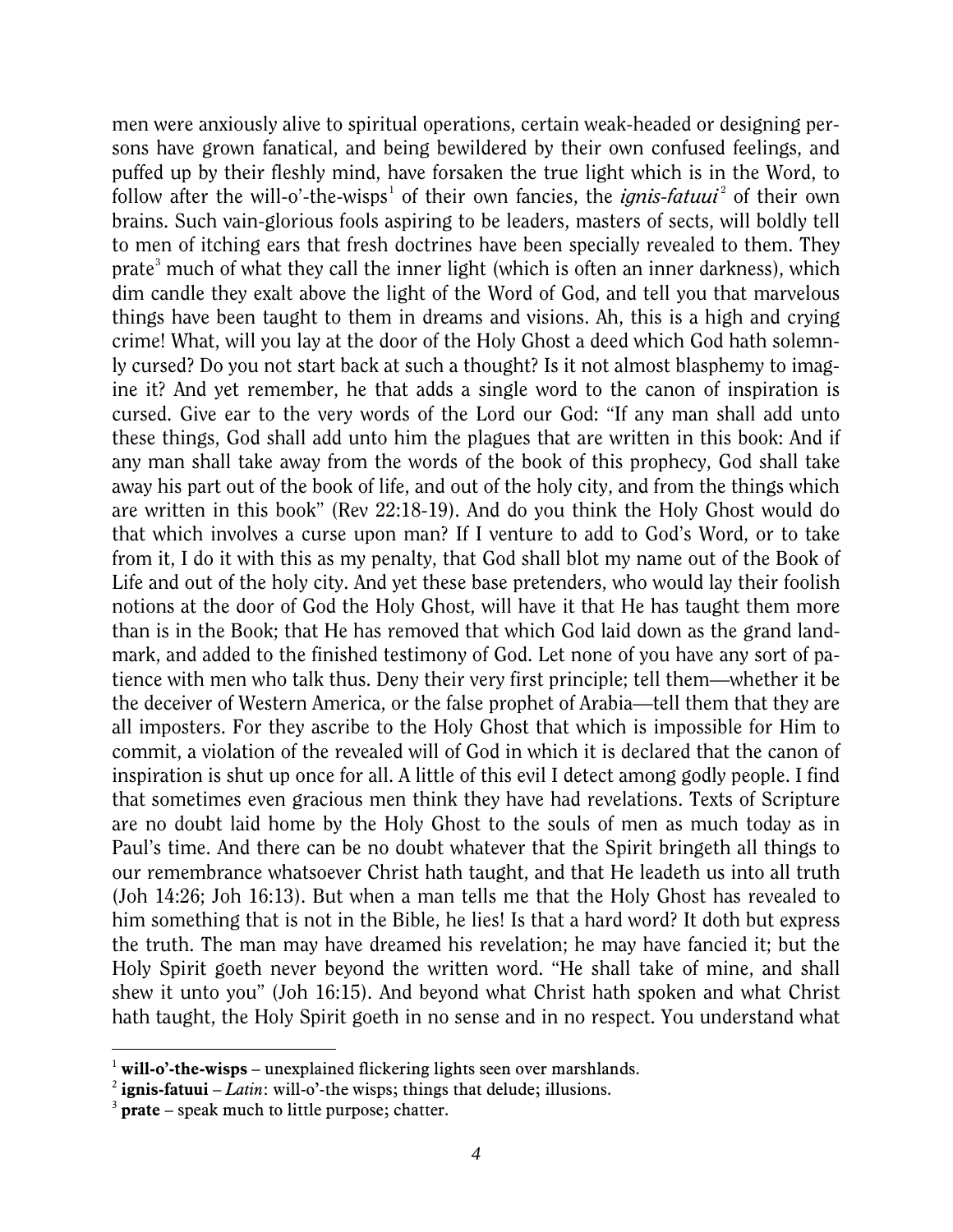Christ has taught through the Spirit's teaching; but anything beyond the teaching of Christ and His apostles must be not of God but of man. This is a most important principle to be held fast by all godly people, for the day may come when false prophets shall arise and delude the people. And by this shall we be able to discover them: if they claim aught beyond what Christ hath revealed, put them aside, for they be false prophets, wolves in sheep's clothing. The Spirit only teacheth us that which Christ hath taught beforehand either by Himself or by the inspired apostles. "He shall take of mine and shall shew it unto you." Just now we are in little danger from the excesses of fevered brains, for, as a rule our sin is in being far too cold and dead to spiritual influences. I fear we are liable to another evil, and are apt to forget the Person and work of the Comforter altogether. We fear some congregations might say, "We have not so much as heard whether there be any Holy Ghost" (Act 19:2). From many modern sermons would you know that there was a Holy Spirit? If it were not for the benediction or the doxology you might go in and out many churches and meetinghouses by the year together, and scarcely know that there was such a Person as that blessed, blessed Giver of all good, the Holy Ghost. Sometimes we hear a little about His influences, as if the Holy Spirit were not as truly a Person as even Jesus Christ Himself, Who in flesh and blood trod this earth. Oh, dear friends, I fear the first danger, that of running wild with whimsies and fancies about inner lights and new revelations. But I equally dread this last, this putting the revelation above the Revealer; this taking the book without the Author; this preaching of the truth without the great Truth-applier; this going forth to work with the sword—forgetting that it is the sword of the Spirit, and only mighty as the Holy Ghost maketh it "mighty…to the pulling down of strong holds" (2Co 10:4). May this church ever continue to reverence the Holy Spirit without exaggerating His work! May we prize Him, love Him, and adore Him, because He so wondrously glorifies our blessed Lord.

With this, by way of preface, I shall now come at once to our text, using it three ways—first, *as a test to try various things by*; secondly, *as a direction how to honor Jesus*, and thirdly, *as a stimulus, stirring us up to glorify Christ*.

## <span id="page-5-0"></span>1. A Test

First, then, we shall use our text *as a test*. There are a thousand things that claim to be of the Holy Ghost; how can we know whether they are or not? Here is a simple mode of discovering: "He shall glorify me."

Let us, first of all, apply this test to *ministries*. There are crowds of preachers and reverend divines nowadays in the world; but all are not ministers of God who are so called. A true minister is a creation of the God of heaven. It is no more in the power of the church than it is in the power of the bishops to make ministers. Independency is as weak as Episcopacy on this point. God alone ordains ministers; all that the church can do is to recognize them. We cannot make them at our colleges. We cannot make them by the laying on of hands, nor even by the choice of the church. God must make them;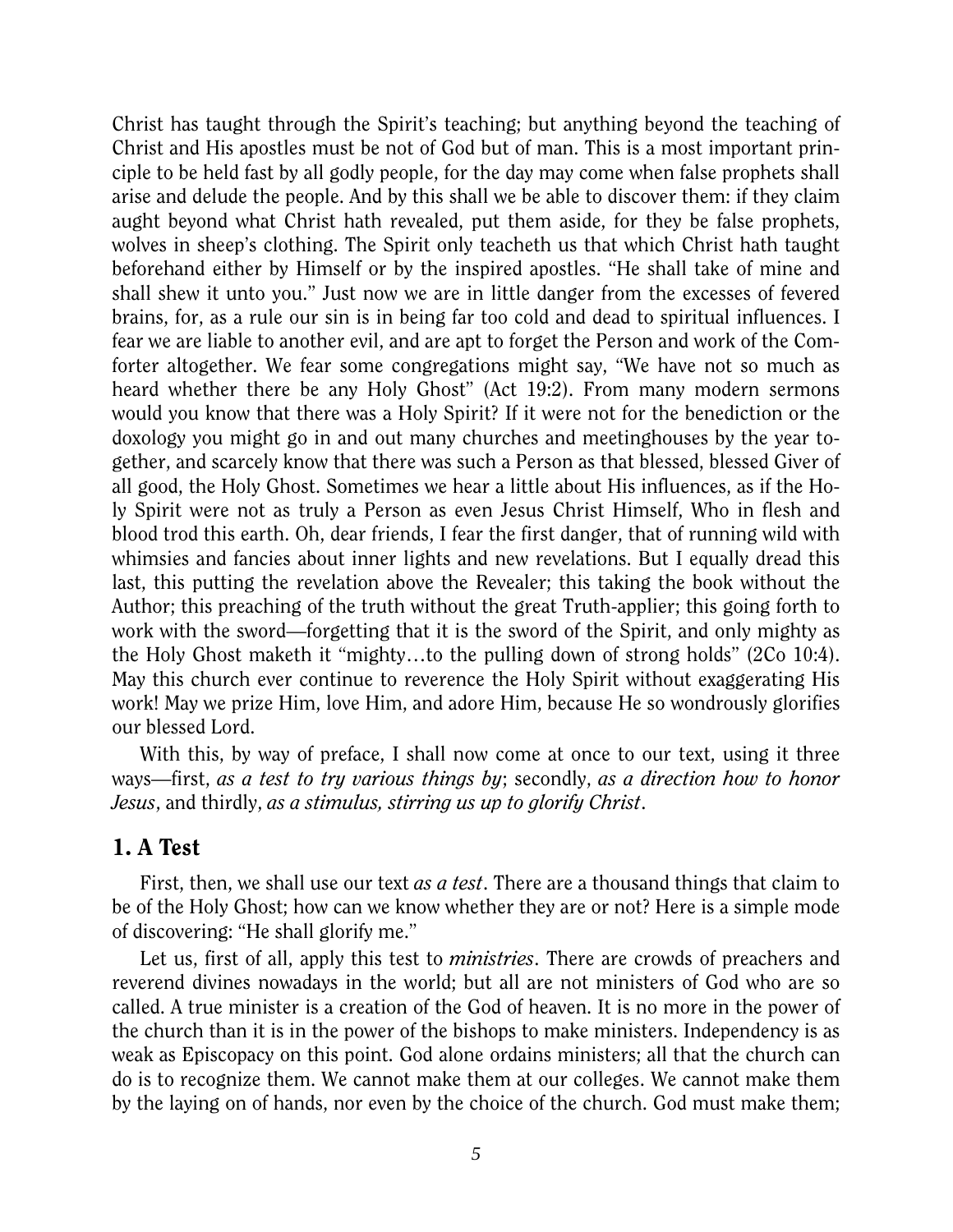God must ordain them. It is only for the church to perceive God's work and cheerfully to submit to His choice. Now, there are some ministries which clearly are not of the Holy Ghost because they glorify ceremonies. We could take you into certain places of worship where the general strain of the ministry is a glorification of baptism, the blessed Eucharist, confirmation, priesthood, and so on. There you hear much of the childish millinery<sup>[4](#page-6-0)</sup> with which they deck the altar, and much is said of those grotesque garments in which their priests disguise themselves. We could point to many places where the main object of teaching seems to be to exalt a rubric,<sup> $5$ </sup> to magnify a liturgy, to hold up a hierarchy, or to  $ext{extol}^6$  $ext{extol}^6$  a ritual. Now all such ministries we may at once sweepingly and unerringly condemn. They are not of the Holy Ghost, for the Holy Spirit teacheth us not to magnify outward rites, but Christ; and that teaching is not of the Holy Ghost which doth not glorify the Lord Jesus.

Into other places we might take you where very clearly the object is the extolling of doctrine. From the first of January to the last of December the brother bitterly contends for the favorite corners of his faith. Doctrine, with certain friends, is everything, and their rigid orthodoxy<sup>[7](#page-6-3)</sup> is the one care of their life. Now, against a sound creed and the doctrines of grace we have not a word to say. God be thanked that we love these things as much as those who exalt them above measure, and are not a whit behind the chiefest of these champions in our zeal for orthodoxy. But still our Lord is, and must be, the leading theme of our ministry; and we must continue to exalt Him rather than Calvinism, or any other system of theology. We are bold to say it, much as we love the Master's throne, we love the Master better still; and dearly as we love battling for the walls of His vineyard, yet the clusters of His Eshcol are sweeter to our taste. We love Christ better than creed, and we think we would rather magnify our Master than any set of truths, however important they may be.

There are certain doctrinal brethren, good enough in their way, but still you can evidently see that the doctrine of election is a thing that they contend more for than the doctrine of the redemption of Christ; or if it be redemption, it is rather the *speciality*<sup>[8](#page-6-4)</sup> of redemption than the divine sacrifice itself. I love to preach the distinguishing grace of God, but I am far from thinking that some four or five points comprise all the truths which God has revealed. Be it ours to preach the doctrines as Dr. Hawker  $(1753-1827)^9$  $(1753-1827)^9$ preached them, with Christ as their sum and substance; "a full Christ for empty sin-

<span id="page-6-0"></span><sup>4</sup> **millinery** – women's hats, bonnets, laces, ribbons, and similar items.

<span id="page-6-1"></span><sup>5</sup> **rubric** – directions printed in prayer books.

<span id="page-6-2"></span><sup>6</sup> **extol** – praise; magnify; exalt in commendation.

<span id="page-6-3"></span> $<sup>7</sup>$  orthodoxy – literally, "right belief"; orthodoxy generally means the body of doctrines that are es-</sup> sential to the Christian faith; this implies consistency in belief and worship with the revelation of Holy Scripture.

<span id="page-6-4"></span><sup>8</sup> **speciality** – particularity; distinction.

<span id="page-6-5"></span><sup>9</sup> Robert Hawker (1753-1827) – evangelical Anglican clergyman; author of *Thirty-one Meditations on Christ,* available from CHAPEL LIBRARY.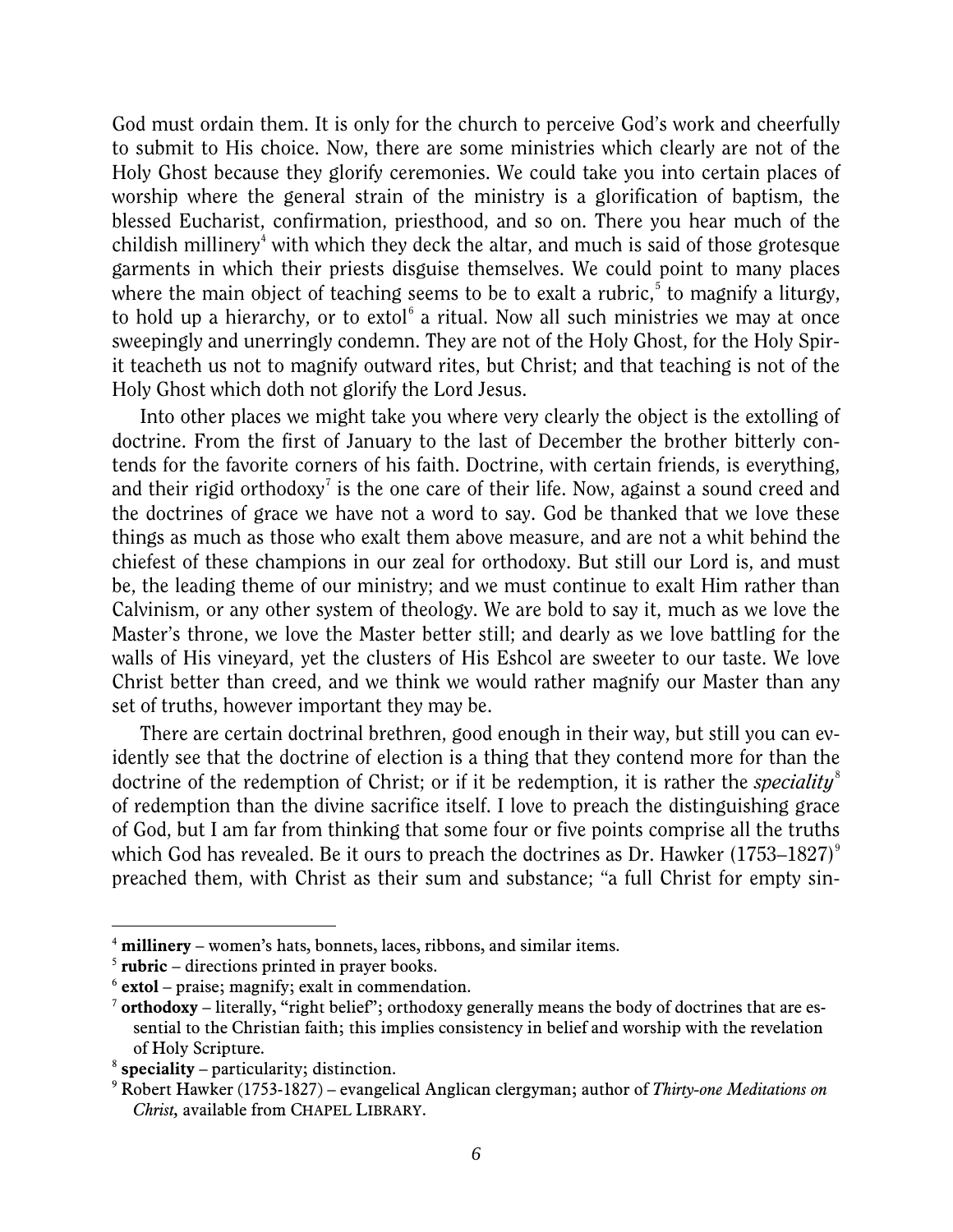ners"—be this our theme. To a great extent it is true of a ministry that seeketh only to exalt doctrines that it hath not the fullness of the Holy Ghost in it; for of the Holy Spirit it is written: "He shall glorify *me*."

Another class of brethren are well known to those of us who have looked upon the church of God at large, whose ministry tends mainly to magnify a certain experience. If you have felt thus and thus, and so and so, no words of praise can be too strong for you; but if you have been led in another way, in a different path, then depend on it, according to the judgment of these divines, you never knew vital godliness at all. They are as intimate with the secrets of heaven as the Pope himself, and are quite as infallible as he, in their small dominions. Some of these brethren have no doubt gone through a very deep and awful experience; they have lived so much in sin, and have been so untrue to their Lord, that it is little marvel if they have to walk in darkness and see no light. But these brethren hold up that experience as a model, and tell us that unless we know all they have learned, we are not Christ's. Now, I say not a word against experi-mental<sup>[10](#page-7-0)</sup> preaching; I believe it to be the most soul-fattening preaching in the world, but it must be experience about Christ. It must be an experience that leads me out of self to Jesus. And if any ministry be experimental, yet if it does not exalt Christ, I have cause to suspect whether the Holy Ghost is with it, for this standeth as an unchanging rule—"He shall glorify *me*."

And, dear brethren, once again, we are cursed with some few men—would God they were fewer—whose teaching constantly is "morality." If we will do this, and that, and the other, we shall be saved—the old Law of Moses is toned down, and then held up as the road to heaven. Now, at once, ye may forsake the synagogues where such men are in the chief places; for if any man exalt the works of flesh, and not the finished work of Christ; if the doings, the willings, the prayings, the feelings of man, be put in the place of the blood and righteousness of our Lord Jesus Christ, his ministry is not of the Holy Ghost. And what might I say of many who produce on the Sabbath day their pretty little essays, their elaborate disquisitions, $11$  their high-sounding periods? What shall I say of all these but that they are as "sounding brass, or a tinkling cymbal" (1Co 13:1), inasmuch as they forget Christ, the Person of Christ—God and man; the work of Christ—His atonement and righteousness; the resurrection of Christ—the life and joy of the saints. They forget the intercession of Christ—our hope and our strength; and the second advent of Christ, which is as the bright morning-star to every weary watcher in this world's darkness. That ministry, and that ministry only, is of the Holy Ghost which magnifies Christ Jesus.

And here, dear brethren in the ministry—and there are some such present—how bitterly may you and I lament much of our ministry because it hath not glorified Christ! When we shall lie stretched upon our dying beds, we shall look back with satis-

<span id="page-7-0"></span><sup>10</sup> **experimental** – experiential.

<span id="page-7-1"></span> $11$  disquisitions – formal inquiries into subjects by argumentation.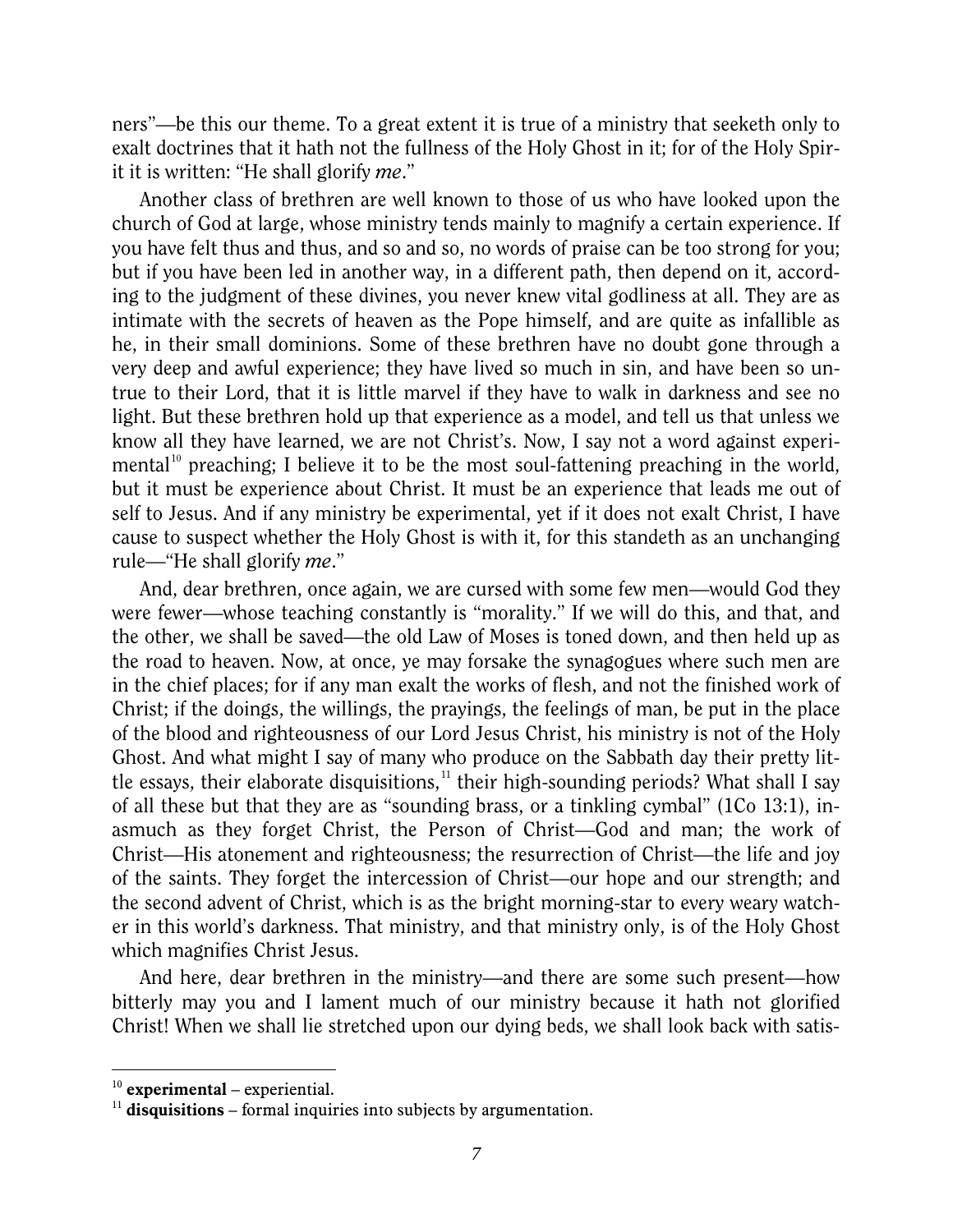faction to that poor stammering sermon in which we magnified the Master. We shall look with intense regret to that well-delivered oration in which we glorified a sect, or lifted up an ordinance at the expense of our Lord. Oh, what joy it shall be to remember that we did lift *Him* up, that however feebly, yet we did extol *Him*. That though sometimes utterance would not come as our heart would have it, yet we did point to His flowing wounds and say, "Behold the way to God." Oh, the sweet bliss of a Whitfield when he retires to his last couch, to feel that he did preach Jesus, whether it was at the market cross, or on the hill side, or in the church, or in the barn! What a consolation to feel that he did cry faithfully, "Other foundation can no man lay than that is laid" (1Co 3:11)! Oh, the curse on the other hand that shall rest on a man who, in his last moments, shall have to reflect—"I preached other men's sermons, and talked of anything but Christ; I lifted up anything but the Lord!" Oh! How shall the howlings of his eternal doom commence in his ear; how shall the judgments of God get hold upon him even before he passes to the dread tribunal of the Most High. We must, as preachers, come back more and more to this rule, to feel that if the Holy Ghost be in us He will make us glorify Christ.

Second, having thus tried ministries, let us now take the same test with regard to *doctrine*; and very briefly here lay it down as a self-evident truth that any teaching, whatever authority it may claim, which does not glorify Christ, is most assuredly false. And on the other hand, I think we shall seldom be wrong if we believe that when a teaching lifts Christ up and puts many crowns upon His head, it must be a doctrine according to godliness.

Dear friends, Socinianism<sup>[12](#page-8-0)</sup> must be utterly abhorred of us, for it strikes at once at the Deity of our blessed Lord and Master. We cannot give to such persons even the name of Christians. Mahometans<sup>[13](#page-8-1)</sup> they may be—it were well if they would join with those men—they may be good men, they may be moral men, they may be excellent citizens, but Christians they cannot be, if they deny our Lord to be very God of very God, and worthy to be worshipped even as is the Father. I marvel much that sundry dis-senters<sup>[14](#page-8-2)</sup> should have fraternized with Arians<sup>[15](#page-8-3)</sup> and Socinians in attacking the Church of England, in the present sorrowfully mistaken onslaught called the Bicentenary, and I can only pray that the Lord may not visit them for this shameful confederacy with His enemies. In Arminianism, $16$  which is a mixture of truth and error, there is the doctrine

<span id="page-8-0"></span><sup>&</sup>lt;sup>12</sup> **Socinianism** – the rejection of the deity of Christ, the Trinity, and original sin.

<span id="page-8-1"></span><sup>13</sup> **Mahometans** – Muslims; followers of Muhammad.

<span id="page-8-2"></span><sup>&</sup>lt;sup>14</sup> sundry dissenters – various people who separated from, or did not unite with, the church of England.

<span id="page-8-3"></span><sup>&</sup>lt;sup>15</sup> Arians – those who believe that Jesus Christ is a created being, thus inferior to God and not eternal.

<span id="page-8-4"></span><sup>&</sup>lt;sup>16</sup> **Arminianism** – teaching that God's predestination of individuals was based on His foreknowledge of their accepting or rejecting Christ by their own free will, making them the agents of their own justification and perseverance to the end.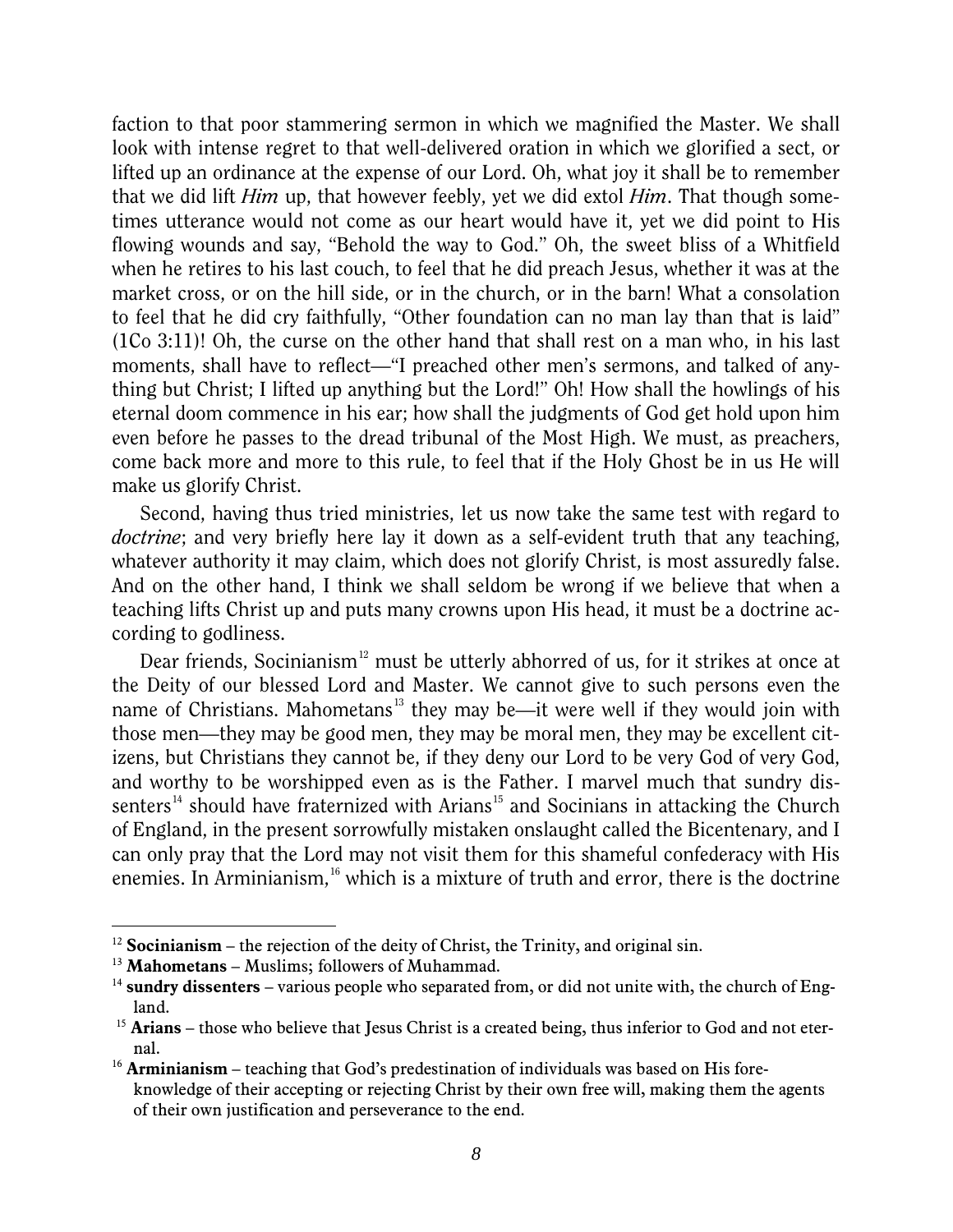of the saints falling from grace, a doctrine which is more dishonorable to Christ than I can tell you—which to my mind, seems to put its black and sooty finger right adown the escutcheon<sup>[17](#page-9-0)</sup> of my Lord and Master, setting Him as a laughing-stock to the whole world, as One Who begins to build and is not able to finish. There is a blot upon His power; He loves and yet He loves not to the end. There is a blot upon His faithfulness; He says, "I give unto them eternal life; and they shall never perish, neither shall any man pluck them out of my hand" (Joh 10:28), and yet they do perish, according to that doctrine which is a stain upon His veracity. In fact, the doctrine of final falling impugns the whole character of Christ so much that it would render Him unworthy of our faith. When they shall prove that one who was once in Christ hath fallen away and hath been lost, I know not Christ, for He hath violated His Word. He can no more be "the truth" (Joh 14:6), when He hath thus put His own promises into the background, and suffered His darlings to fall into the power of the dog. If there be anything in Scripture as plain as noon-day, it is the doctrine that he that believeth in him *hath* everlasting life and shall never perish, neither shall he come into condemnation (Joh 3:16-18). And if the child of God can be disinherited, if Christ can divorce His spouse, if the Good Shepherd shall lose His sheep; if the limbs of Christ's mystical body can be cut off; or can be allowed to rot, then I know not what Scripture teacheth, nor do I understand how Christ can be worthy of the believer's trust. That doctrine, I think, must be reprobated, $18$  because it staineth the honor and glory of Christ. Without alluding to others, let that suffice as an instance. Examine well all doctrines. Look not at them with complacency because they are put in cunning language, or asserted in vigorous declamation. But if you perceive that any teaching dishonors Christ and maketh much of human ability, if it exalts man and derogates<sup>[19](#page-9-2)</sup> from the grace of God, it is false and dangerous. And if on the other hand, it layeth man in the dust and lifteth up Christ as a Savior, the Alpha and Omega, the Beginning and the End of salvation, you may safely say that is the Holy Ghost's doctrine, for He shall glorify Christ.

Third, again we may use our text as a means by which to try much of the *conviction* through which a sinner passes. In the first dawn of our spiritual life, a mighty tempest of spiritual influence sweeps over the heart. The Holy Ghost is active, and the prince of the power of the air is active too. There is more of God and more of devil in a new convert, than perhaps in any other stage of human existence. For just then Satan rageth with extraordinary fury to drag back the soul to destruction, and the Holy Ghost worketh in him mightily, with a power which only omnipotence can wield. How, in this confusion, can a man know what part of his conviction is of God, and what part of the devil? Young man, hearken to me, you have a thought in your head that you are too great a sinner to be saved. That is not of the Holy Ghost, clearly, because it detracts from the power of Christ as a Savior. That cannot be of the Holy Spirit, for the Holy

<span id="page-9-0"></span> $17$  **escutcheon** – a shield which displays a coat of arms.

<span id="page-9-1"></span><sup>18</sup> **reprobated** – damned.

<span id="page-9-2"></span><sup>19</sup> **derogates** – takes away; detracts.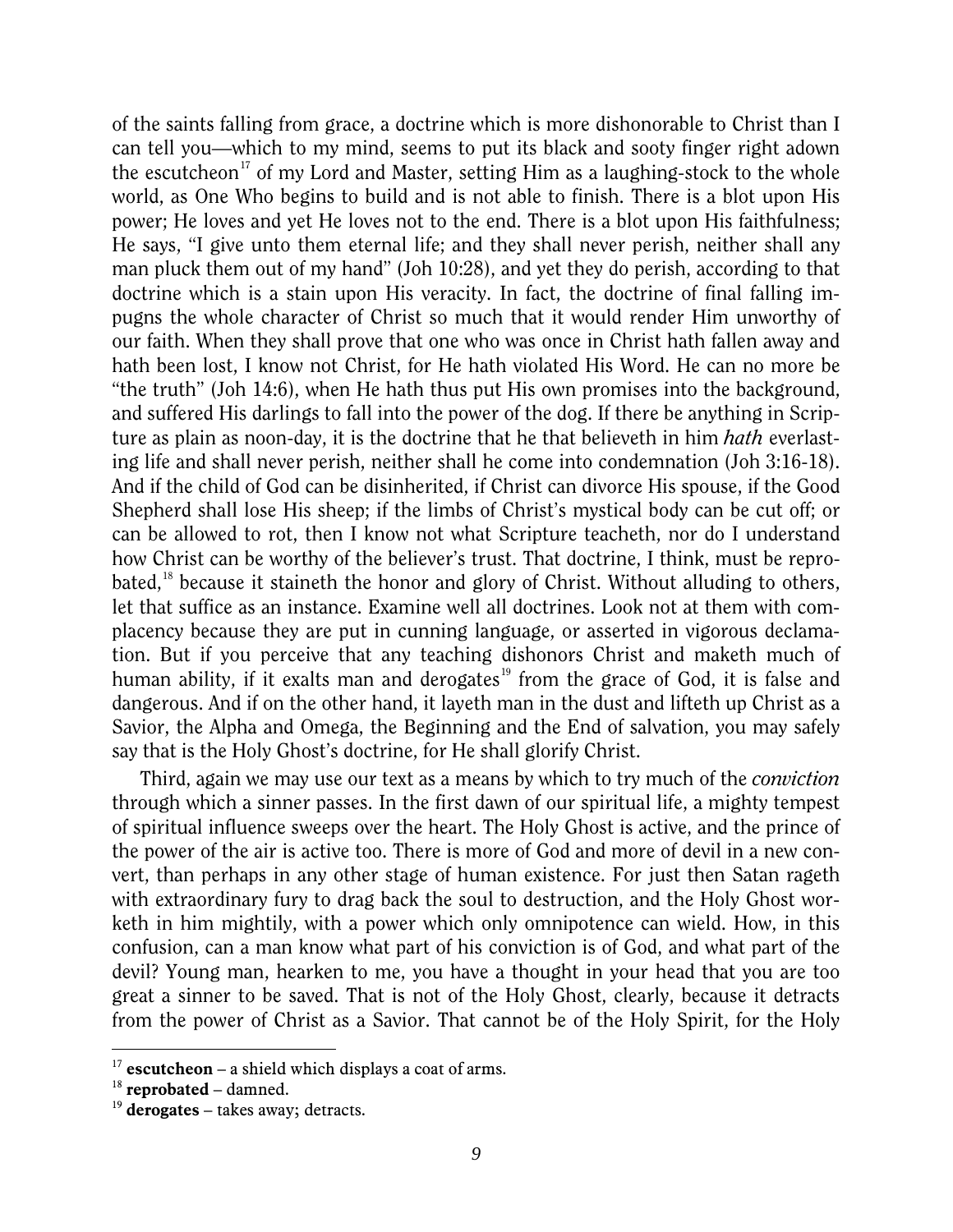Spirit glorifies Christ. "Yes, sir, but I felt myself to be a great sinner, utterly lost and ruined." That *is* of the Holy Spirit, because it lays you low in order that the greatness of Christ's salvation may be the more apparent. "Oh, but," you say, "I am not fit to come to Christ." Surely this feeling is not of the Holy Ghost, but of the devil, for it does not glorify Christ. What, are you to make yourself *fit* to come to Christ? Why, that is making you a Christ. Yes, it is making you an antichrist, which is no work of heaven, but a foul design of hell. "But I heard old Mr. So-and-So say the other day, sir, that when he was converted, he seemed to be dragged by the hair of his head to the very depths of hell, and his soul was full of blasphemy, and his heart was in such an awful state that he cursed the day of his birth, because he thought he was shut out of the covenant, and was utterly lost beyond the reach of mercy." Very well, no doubt what he has told you was his veritable experience; but do you want to experience every piece of devilry that a good man has known? Because a good man trips and falls into the gutter, must you trip and fall there too? Because Jonah descends into the whale's belly, must we all dive into the sea? I tell you, soul, that much of what your friend felt was not of God, but of his own corrupt heart, and of the devil, and he knows it, and he will confess the same to you. Why, therefore, should you pant after that poison of asps, and snuff the fumes of Tophet?<sup>[20](#page-10-0)</sup> Nay, but if the Lord brings thee, this morning, to put thy soul just as it is into the hands of the Redeemer, honoring Him by a childlike trust, thou hast an experience infinitely more precious than the howling of fiends and the ravings of thy proud heart could ever yield thee. To be nothing, and to accept Christ as everything, is worked in us of the Holy Ghost; but all the rest, those horrible insinuations, that terrible hell-shaking, may be well dispensed with. Good men have felt these, but they are not good things; they come from Satan and are to be avoided and prayed against, but not to be sought after. I pray you, therefore, let the Holy Spirit lead you in His own way, and ask not to be led in a way of your own choice. Why long for darkness when the Master wills to let thee walk in light? Into these balances, then, put all your convictions, and discover how far they are of God, and how far of Satan. That which glorifies Christ is of the Holy Ghost; all the rest is of flesh, or of hell.

Fourth, thus, also, we may test what is called *experience*. Very much of the experience of a Christian is not Christian experience. If any person should mount the platform and say, "I will tell you the experience of a man," and then inform us that he had been five times tried at the Old Bailey,<sup>[21](#page-10-1)</sup> you would say, "Well, *you* may have experienced that disgrace, but it is not fair to call it human experience." So, a Christian man may fall into great darkness, and into sin too; let us mournfully confess it. But then, if he shall set up his darkness and his sin as being Christian experience, we say, "Now, we do not judge *you; you* may be a Christian and know this, but we cannot allow *you* to judge *us*, and decide our spiritual state according to your peculiar method of feeling. I

<span id="page-10-0"></span><sup>&</sup>lt;sup>20</sup> Tophet – the place of burning, and of wicked sacrifices near Jerusalem, mentioned primarily in the book of Jeremiah.

<span id="page-10-1"></span><sup>21</sup> **the Old Bailey** – the Central Criminal Court of England and Wales.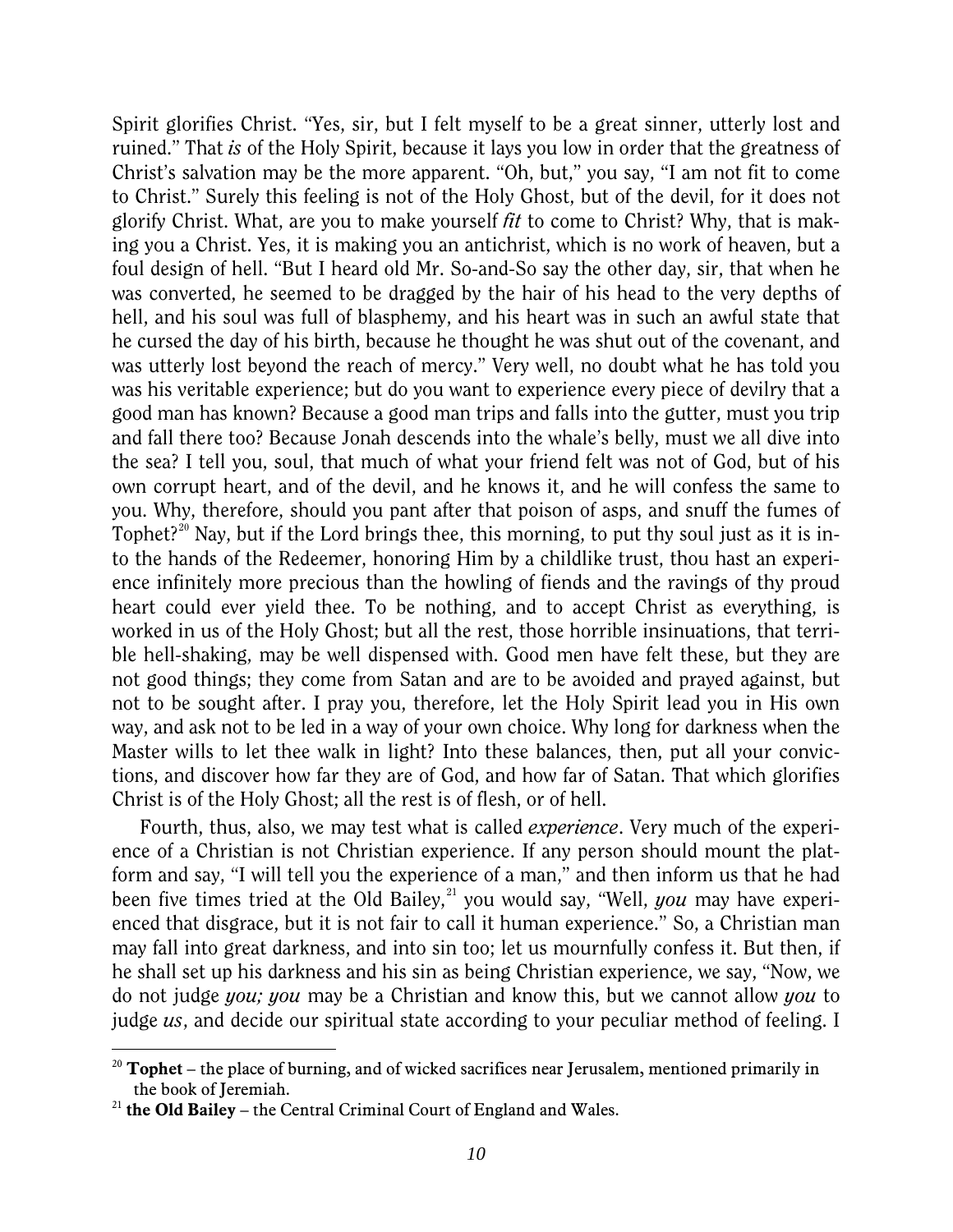fear that many biographies have done as much mischief as service, because while no doubt they comfort many who fall into the same state, yet a sufficient discrimination is not made between the man stirred by the powers of evil and the same man when filled with the Holy Ghost. Where we get to that which cometh from beneath, we ought to write always in the spirit of our apostle who cannot describe himself without an agony. "O wretched man that I am! who shall deliver me from the body of this death? I thank God through Jesus Christ our Lord" (Rom 7:24-25). That which glorifies Christ is true Christian experience, and that which does aught but this, a Christian may experience, but it is not Christian experience.

Fifth, let us lift the scales of judgment once more. I think our text gives us an excellent test by which to try *ourselves*. My hearer, art thou saved or not this morning? If thou be saved, the bent, the tenor, the bias of thy life is to glorify Christ. What sayest thou in looking back? Does the past glorify Christ? Can you say now with all your heart, "Yes, glory be to His name; when I think of the love that cleansed me from such sin, of the grace that broke a heart so hard as mine, of the faithfulness that has kept me to this day, I can only glorify Christ." And what about the present? "Oh,"can you say, "when I think of what I now am by the grace of God, and what I should have been now if the grace had not prevented; when I look within and see so much blackness, I must magnify the grace that keeps me. And when I look without and see so many temptations, I must and will speak well of His dear name; I must glorify my Lord Jesus." And what dost thou say about the future? Wilt thou glorify Him *then*? I think I see even the timid ones with their eyes a little brightening up when they say, "Ay! If He will but once bring me across the river, if I ever get beyond gunshot of the devil, and behold the face of Christ in glory, I will sing loudest of all the crowd. I will magnify Him with all my powers, for I shall owe more to Him than any else before the throne. I will never cease to sing with all the blood-washed throng,

#### *"Bring forth the royal diadem, And crown Him Lord of all."*

Oh! If your heart is not so that Christ is all to you, and if your soul is not desiring this morning to honor Him, Him only, then indeed I fear me the Holy Ghost has no dealing with your spirit, for where He has been at work, He must, He shall glorify Christ.

## <span id="page-11-0"></span>2. A Direction

We are now to use our text as a direction. How are we to glorify Christ? The text tells us that we must have the Holy Spirit. Let our text, then, be sanctified to our *humiliation.* Here are we saved, by the rich love of Christ, delivered from our sins, and made alive unto God, and yet we are such weak things that we cannot glorify Christ without the indwelling of the Holy Ghost. We may pant, and long, and pray that we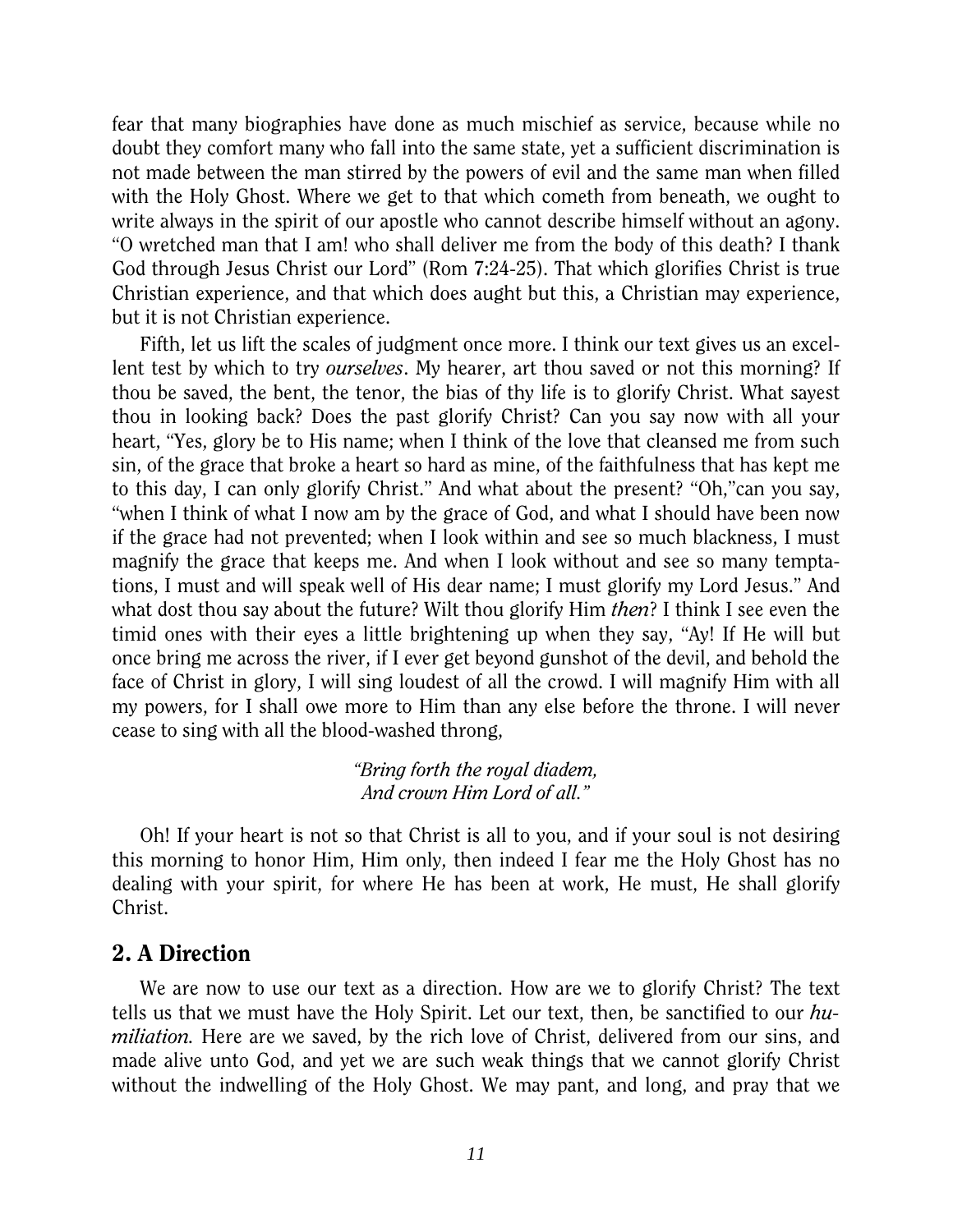may have helped to honor our Master, but we shall only dishonor Him and disgrace His cause, unless the Holy Spirit hold us up and strengthen us. Dost thou hear that, Christian man? Thou hast ten talents, but those ten talents shall make thee ten times a worse defaulter to thy Master unless the Holy Ghost help thee. Thou hast eloquence; thou hast wit; thou hast wealth: with none of these canst thou glorify Christ, unless the Holy Ghost be with thee, for "He shall glorify me." Man cannot, except as the Holy Ghost be with him. Bow your heads, then, O ye saints of God, and ascribe ye glory unto the Holy Spirit, but unto yourselves be shame and confusion of face.

Let us employ this text as an excitement to *earnest prayer*. We as a church, and I may speak freely for my own flock, we long to see Christ glorified. It is to this end we seek to train up our sons, young men in our much-loved college, that they may go forth as preachers of the Word. We have agencies by which we hope to do something in our generation for our Master, but what is everything we can do without the Holy Ghost? Let us, therefore, pray without ceasing. Oh, without prayer what are the church's agencies, but the stretching out of a dead man's arm, or the lifting up of the lid of a blind man's eye? Only when the Holy Spirit comes is there any life and force and power. Cry then mightily unto God, O ye who seek to glorify Christ, for without the Holy Spirit ye utterly fail.

And here what a lesson our text reads us of *entire dependence* upon the Holy Spirit. Nothing can ye do, ye ministers of God, nothing ye faithful watchmen of Jerusalem. Nothing can ye do, ye teachers of youth, nothing ye heralds of the cross in foreign fields, nothing ye ten thousands who are willing to give all your substance, your time, and your talents. Absolutely nothing can ye accomplish until God the Holy Spirit comes. We are by the sea-side; there are a number of ships left high and dry by the ebb of the tide. A long tract of mud stretches out before us. What is to be done? Call the king's horses, bring the king's men, gather together the wise and the mighty; what can they all do? Nothing. Their learning can only avail to prove most clearly that they can do nothing. But see, the tide rolls in, wave after wave rises from the deep, and lo every ship floats, and all the mud and sand is covered with the fullness of the sea. So is it with the churches. We all lie high and dry upon the beach, and there is nothing but the rock and mud of our inability that is visible, and we can do nothing, absolutely nothing, till lo, the holy tide comes, the blessed spirit of revival; the Holy Ghost is poured out. And now the heaviest church is floating out to sea, and that which was most inactive begins to move! Oh, what can we not do if we have the Holy Spirit? What can we do if we have Him not? See our utter and entire dependence upon Him. When we, as a church, first came out into broader light and more public notice, I bear my witness, we had an entire dependence upon the Holy Ghost. What prayers have I heard, what strivings and what groanings. We are reaping now the ripe fruits of the early sowing. Lo, your minister, but a stripling from the country all untrained in academic lore, knowing nothing but just the doctrine of the cross, came forth before the multitudes to tell out simply the Word. How he felt his nothingness then, and how often he told you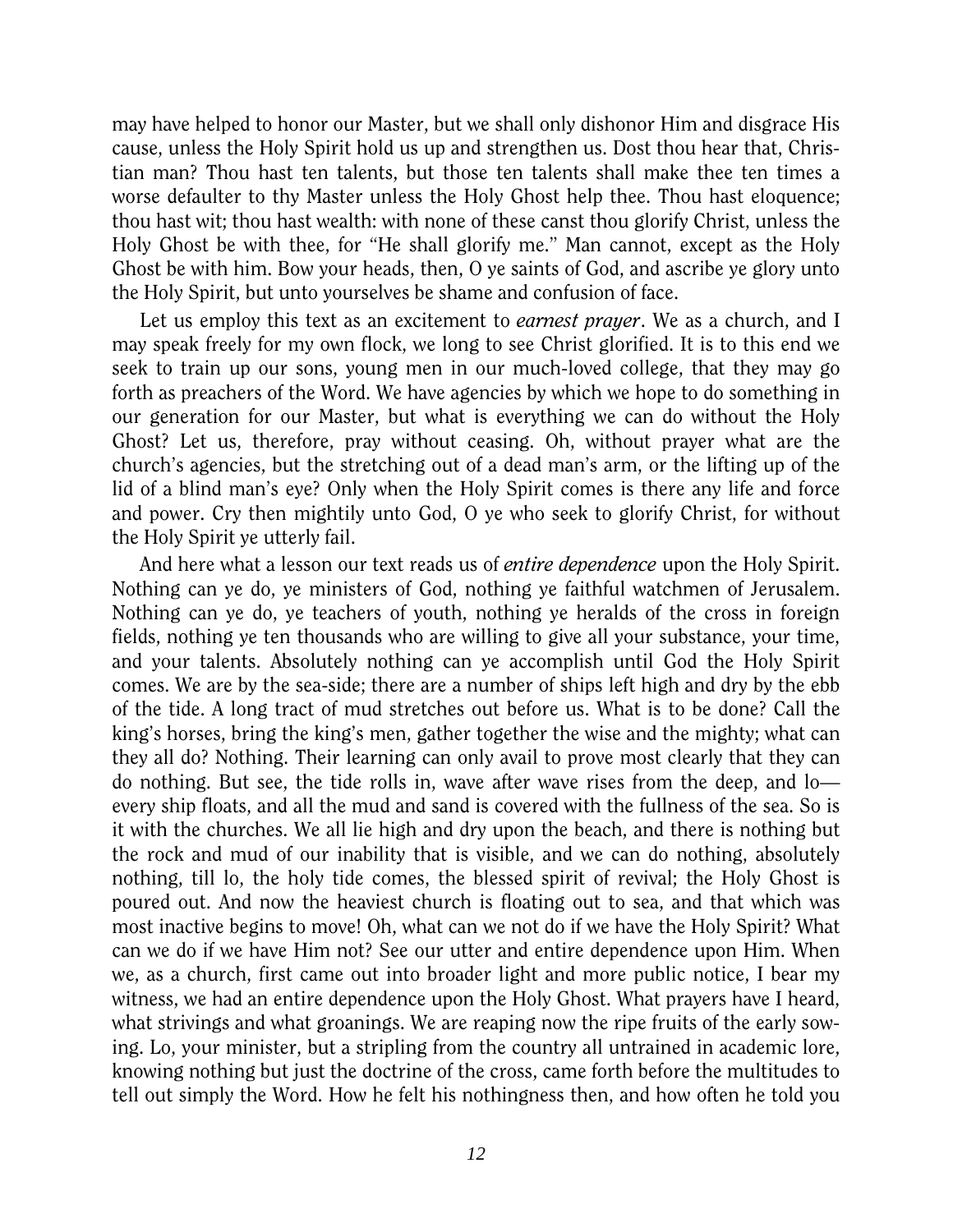so! You cried to God, and the child, the lad, was helped. What mighty deeds were done in the conversion of hundreds! And now we have a name. And there is a great temptation to rest upon our success, and for men to think there is something in the preacher, that he can gather the crowd, can preach the Word, and it is sure to be blessed when he preaches it. Brethren, again I say we are nothing; we are less than nothing. Your minister a fool, and naught beyond, except the Holy Ghost be with him; able to do nothing except mischief; nothing that shall be profitable to you, or make any heart glad but the heart of the evil one, unless the Holy Ghost be with us still. Joyously would I receive again the jeer, the sneer, the constant slander that was heaped upon my devoted head, if I might have back again your entire dependence upon the Holy Ghost. Oh, members of this church, you who have been quickened under our word, let not your faith stand in the wisdom of man, but still in the demonstration of the Spirit. And let us one and all feel that we are still as weak as water, and as vain as the whistling wind, unless He that was first with us be with us still. "He shall glorify me." The Holy Ghost shall do it. None can do it if He be absent.

I know I am addressing some this morning who have seen the goings forth of the Holy One of Israel. In fact we as a church have had to rejoice these nearly nine years in a blessed revival, but how diligent should we be while we have that revival, in order that we may retain it! All the farmers in England cannot make it leave off raining, but when it does leave off, and the sun shines, I know what they can do—get their wheat in as quick as they can. All the sailors on the ocean cannot make a capful of wind. When the sail flaps to and fro they cannot make it swell out as in the gale, but what can they do when the wind does blow? They can crowd on every yard of canvas. So all the Christians in the world cannot make the Holy Spirit work. "The wind bloweth where it listeth, and thou hearest the sound thereof, but canst not tell whence it cometh, and whither it goeth" (Joh 3:8). But what we can do is this: when we have the Holy Spirit, we can use Him; when He is with us we can work. We must make hay while the sun shines; we must grind while the wind blows, we must be active and diligent for God when the visitation of the Holy Spirit is with us. The revival has to a great extent ceased in many places. I fear me it is because they did not diligently use its influence. In Ireland how much of revival there was, but the Holy Spirit withdrew necessarily because it was held up as a curiosity. Every newspaper reeked with the news of the revival; people went from England to see it. It could not last then; God never does His great works to be stared at, to be held up as curiosities. The thing was ruined the moment men began curiously to talk of it and spread abroad the news thereof as of a phenomenon worthy of philosophical investigation. These good things should never be made a subject of "Come with me, and see my zeal for the LORD" (2Ki 10:16). While the good work goes on, we should be so hard at work for the Master that we have not time to put into every penny newspaper the tale of what God is doing. Let us then be up while the Master is with us and doing His work, doing it in the Spirit's own way, seeking to glorify Jesus, and seeking to retain the Spirit in our midst.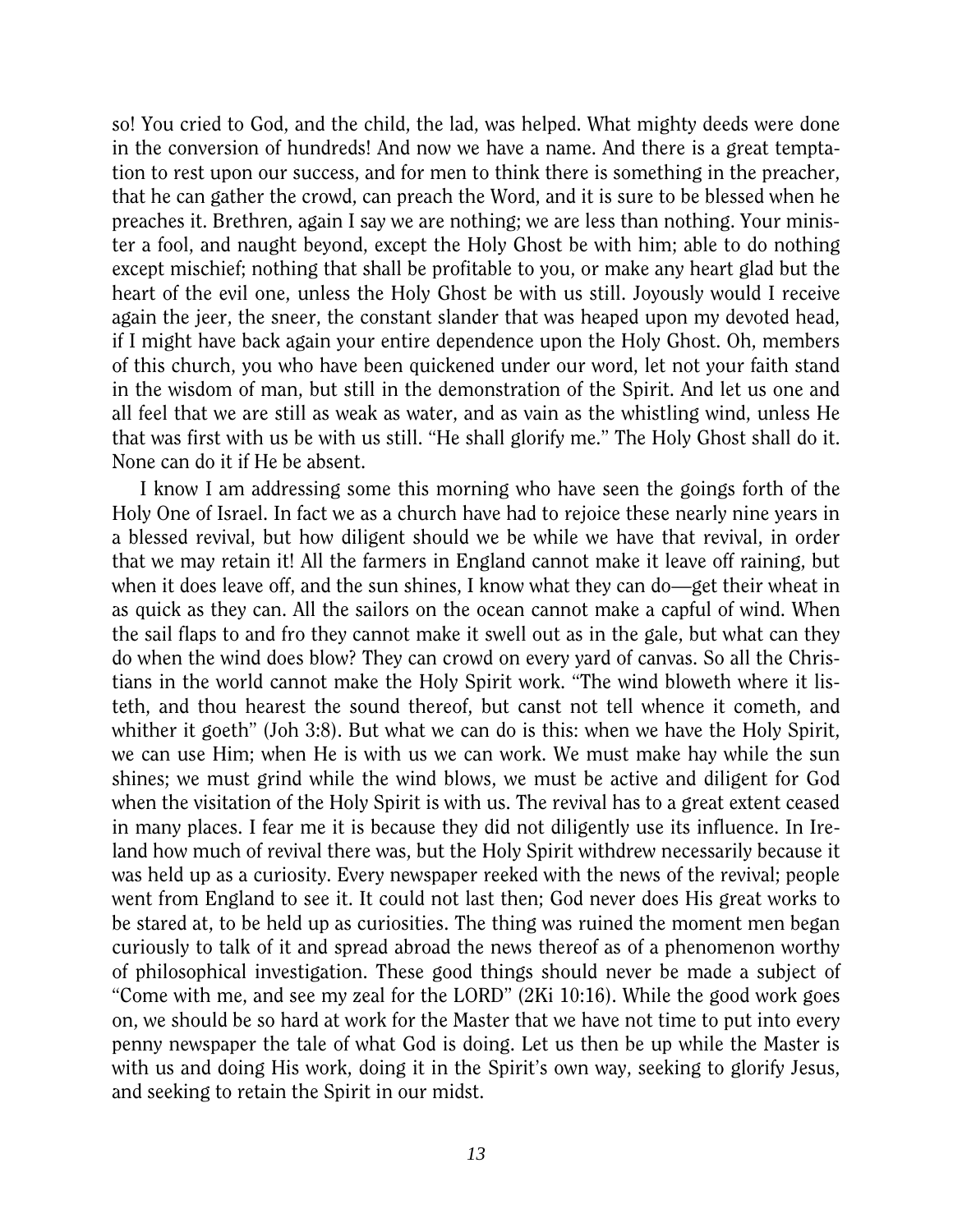## <span id="page-14-0"></span>3. A Stimulus

And now, lastly, I am to take my text by way of a stimulus. Does the Holy Ghost glorify Christ? Ah, then, how should we aim to do it! Let us make, then, beloved brothers and sisters in Christ, let us make this the one object of our life, to glorify Christ. You have been a man in a large way of business. Could you say while you were doing business so largely that your object was to honor Christ in it? Well, you have come down in the world; you have a smaller shop now. Yes, but suppose you can glorify God more. Then you are in a better position than you used to be. I have seen many a man who prospered in his soul and honored his Master much, who has made a wrong step, and has injured his usefulness and happiness. Wanting to get more business, he has launched into wide speculations, and has had less time for serving his Lord; and has thus really been in a worse position, for spirituals were under a decay. You may have seen in the newspapers an instance of what sometimes comes through getting wealthy. A man and his wife were prospering in a little way of business, as hard-working people, near Birmingham. A friend died and left the wife some £1,300, no great sum, but quite enough to ruin a man. They at once took a public-house, $2<sup>2</sup>$  and you will remember that he now lies in prison on a charge of murdering his wife. Little marvel that when, tempted by what little they had to seek after more, they entered upon an ill occupation in order to increase their wealth. That evil trade soon led to vicious habits and to death. Now I have seen believers mournfully impoverish their souls by seeking after carnal wealth instead of seeking Christ. But let a man's only object be to glorify Christ, and he will feel very little concern where providence places him, so long as he may still promote his one object, and put crowns on the Redeemer's head.

This brings me to say, brethren, while we make this our aim, let us take every opportunity of glorifying Christ. We throw thousands of opportunities away. Where we might do good we neglect it. I chide my own self here very bitterly and very often, but I fear me I might chide many of you too. You had an opportunity yesterday, but you lost it; you might have spoken for Christ but you did not. No one can tell the good you might have done, but you did not do it. You were backward. Oh, as the Holy Ghost glorifies Christ everywhere, so do you! I pray you do this always, not merely at particular times, but make your whole life a glorifying of Christ. As I sat on an omnibus<sup>[23](#page-14-2)</sup> yesterday, I heard a man saying behind me how greatly he admired the continental way of keeping Sundays—going to the church in the morning, and going to the theater at night. "Don't you see," he said, "it is irrational to think that the Almighty expects us to spend the whole day in praying. There is no man living who can pray for six hours together, let alone twelve." That was just putting in broad language what most ungodly people feel, but then I wonder what they would make of the Apostle Paul's admonition, "Pray without ceasing" (1Th 5:17). Here was a man who thought that nobody could pray for six hours together,

<span id="page-14-1"></span><sup>22</sup> **public-house** – bar.

<span id="page-14-2"></span><sup>23</sup> **omnibus** – a large transport vehicle.